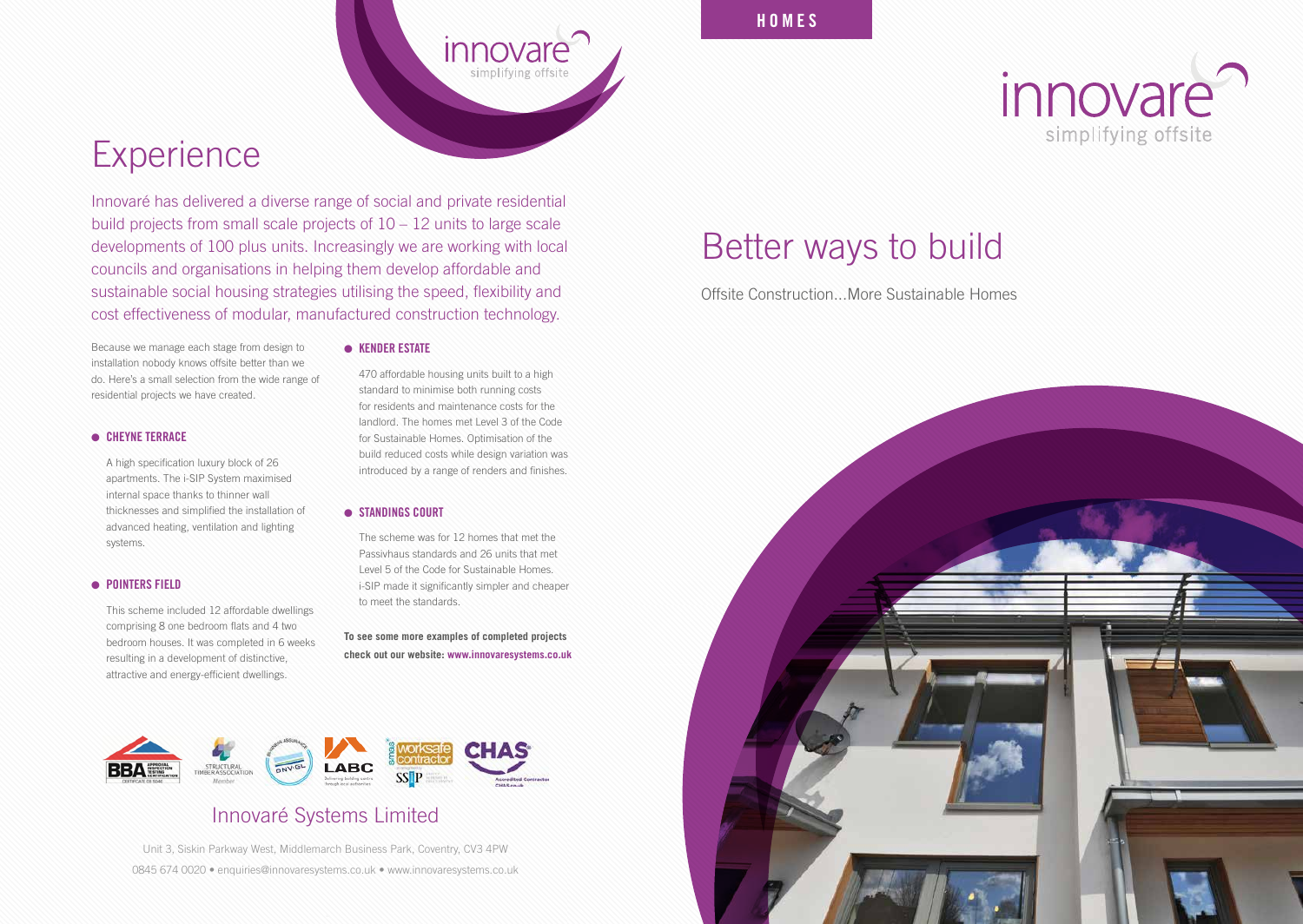# A Modern Way to Build the Homes we Need

UK house building needs fresh thinking and innovative construction techniques to meet the challenges we face. We need to build homes faster and more costeffectively, while stepping up to ever higher standards for energy use and sustainability.

Widely used in Northern Europe, the USA and Japan, offsite construction techniques using Structural Insulated Panels are being increasingly applied to UK housing projects, large and small. Build times are rapid and predictable, while offsite construction brings greater precision with less waste, noise and risk.

Innovaré's modular, panelised systems have exceptional thermal properties built in; so strict energy efficiency and sustainability standards are easier and less costly to meet. Innovaré has provided offsite construction solutions to housing projects from cost-effective mixed social housing to highly specified luxury apartment blocks - proving the versatility of the technology.

### OFFSITE SIMPLIFIED

Innovaré is the only major UK supplier to offer a total design, manufacture and installation service for offsite solutions using Structural Insulated Panels (SIPs). This makes us your ideal technology partner if you are a developer, main contractor or architect and you want to create high quality, energy-efficient homes more quickly and more cost-effectively.

The construction process is highly controlled so the project sequencing is more reliable. Scheduling of follow-on trades can be made with greater confidence and the early creation of a watertight structure means they can start sooner. Precise manufacturing reduces defects and issues that have to be resolved on site. The carefully controlled design process minimises waste. Offcuts are reused wherever possible and all elements are 100% recyclable. Materials are sustainably sourced and manufactured under the international chain of custody schemes PEFC™ and FSC®.







Partnership and collaboration are at the heart of our business. Our designers and engineers engage early in the project, helping you to take cost, time and complexity out of your project through our value engineering process.

Innovaré's panelised systems can form the entire structure of a building including roofs and internal or external walls or be used as infill for steel, concrete or glulam. It offers rapid and simple installation, low thermal bridging losses, and the fastest possible establishment of a watertight structure ready for fit-out.

### Building More Affordable and Sustainable Homes

Whatever the housing project, offsite construction using the Innovaré's expertise in offsite construction not only reduces building costs, it also makes budgets more predictable and less susceptible to variations in the supply of labour and materials.

### DEPENDABLE BUILD SCHEDULES

We offer inherently cost-effective construction techniques with fabric costs comparable with traditional materials. Significant benefits will be realised over both the whole cost of build and the lifetime cost of the building. The design flexibility means that greater simplicity can be engineered into the building design, offering significant savings on fit-out and M&E. and financing costs. With the need to build tens of thousands more affordable and social housing properties each year, the speed, cost and reliability benefits make a persuasive case for offsite construction by Innovaré. These benefits apply equally to high quality properties for private sale.

Once groundworks and preparations are finished, the building assembly and fitout time can be reduced by up to 50% compared to traditional techniques. Homes are finished and ready for occupation quicker, which is beneficial for cash flow

### **SUSTAINABILITY**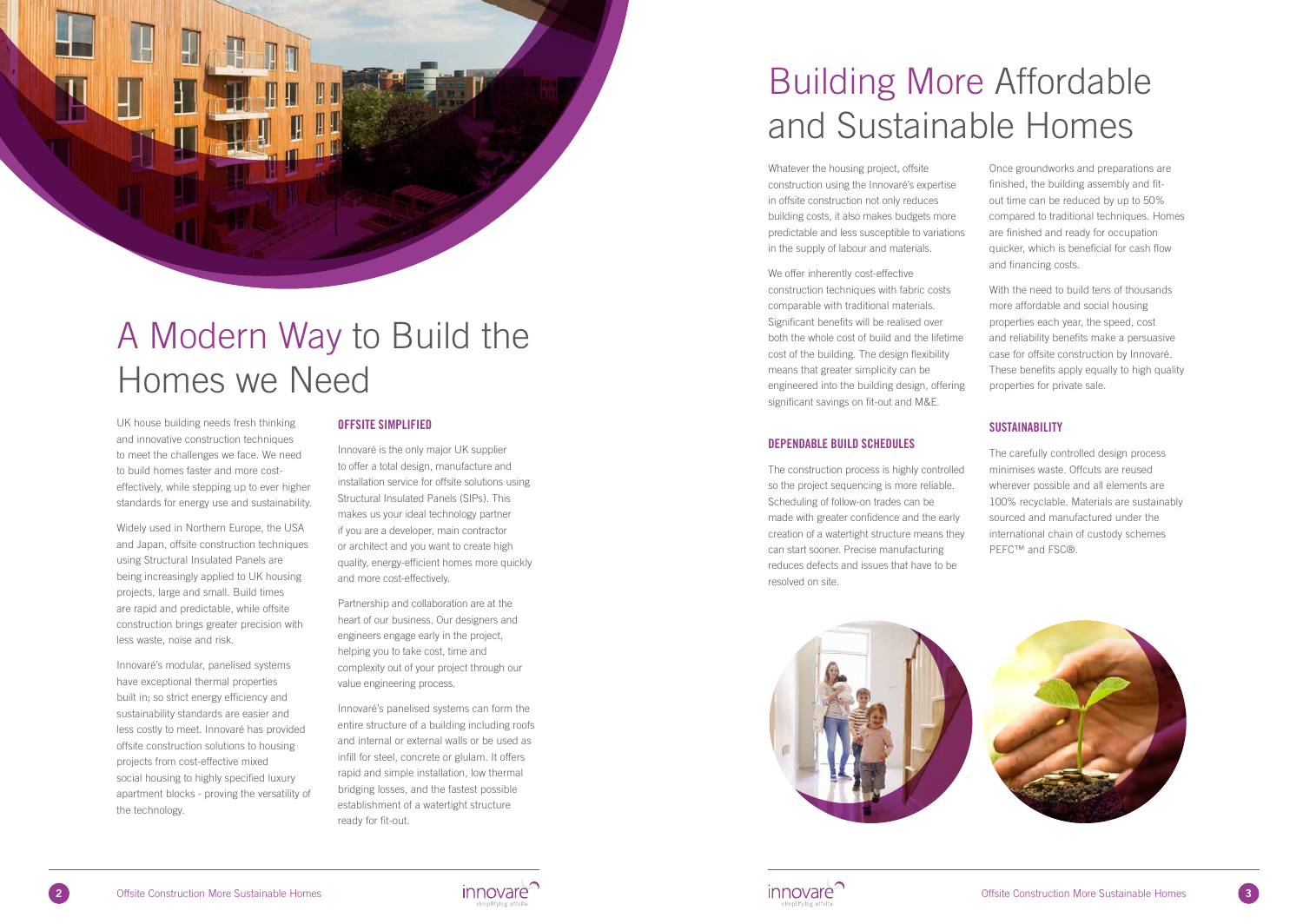

### Superior Performance - Flexible & Adaptable Design

Innovaré's panelised systems can be used for walls, floors and roofs. They can form all or part of a building. Offsite construction simplifies the process of delivering ambitious projects that precisely match client requirements for design, sustainability, price and performance.

Our systems can either form the structure of the building or be used as a thermally efficient infill or wrap for steel or concrete frames. The speed of installation and rapid establishment of a watertight envelope offers significant programming advantages over traditional techniques and alternatives such as light steel frame.

Virtually any roof style and covering, and any type of cladding can be used, making it easy to blend with existing buildings and meet any planning restrictions.

### FIRE SAFETY

Innovaré continues to make a significant investment in a rigorous regime of both full scale and elemental fire testing. This meets and exceeds regulatory requirements for during and post-construction fire safety.

Our systems provide the highest rated 'during construction' fire solution, meeting the recommendations of the Chief Fire Officers Association (CFOA), the Health and Safety Executive (HSE) and the Association of British Insurers (ABI). Factory-fitted A1 non-combustible, vapour permeable boards can provide instant during-construction fire protection and improve in-use fire and acoustic performance.

### THERMAL PERFORMANCE

Our panels are inherently well insulated. The large panel format also produces a minimal number of seams, all of which fit tightly thanks to the precise manufacturing tolerances. Achieving exceptional thermal performance with a relatively thin wall section maximises internal space and can greatly simplify the installation of services. Thermal properties are adjusted by varying the thickness of the insulation core and the selection of surface coating.

### ENVIRONMENT AND ACOUSTICS

Adopting an adaptive comfort philosophy requires a robust fabric-first solution, with the design flexibility to accommodate natural ventilation strategies. This approach prevents high space heating costs, cold draughts during the winter and overheating in the summer.

High levels of thermal performance and airtightness are achieved because our systems including fenestration openings are designed to fine tolerances making the internal environment easier to control. Where required, phase change materials or dense boards can be incorporated to increase the thermal mass without adding significant weight or floor loading.

The acoustic properties are managed through the internal lining and external cladding specification. These properties are laboratory tested to guarantee the required acoustic performance.





### **PASSIVHAUS**

Our i-SIP System has been used successfully on several projects designed to meet the Passivhaus standard, where buildings have minimal energy consumption for heating and cooling.

The tightly fitting seams in the i-SIP System minimise air permeability while the in-built thermal properties provide the insulation needed without excessive wall thicknesses or complex construction. Finally, the expertise of the Innovaré design team simplifies the installation of the mechanical ventilation and heat recovery systems needed to meet the standard.

### CODE FOR SUSTAINABLE HOMES

Housing projects increasingly demand that buildings meet strict sustainability standards. In most cases homes built using traditional methods will need expensive renewable energy add ons to meet the higher levels of the Code for Sustainable Buildings.

Because the i-SIP Sytem achieves excellent levels of thermal insulation in a relatively thin wall; and because walls, windows and door frames all fit snugly straight from the factory, renewable energy add ons are generally not needed. Innovaré operates and zero waste policy.